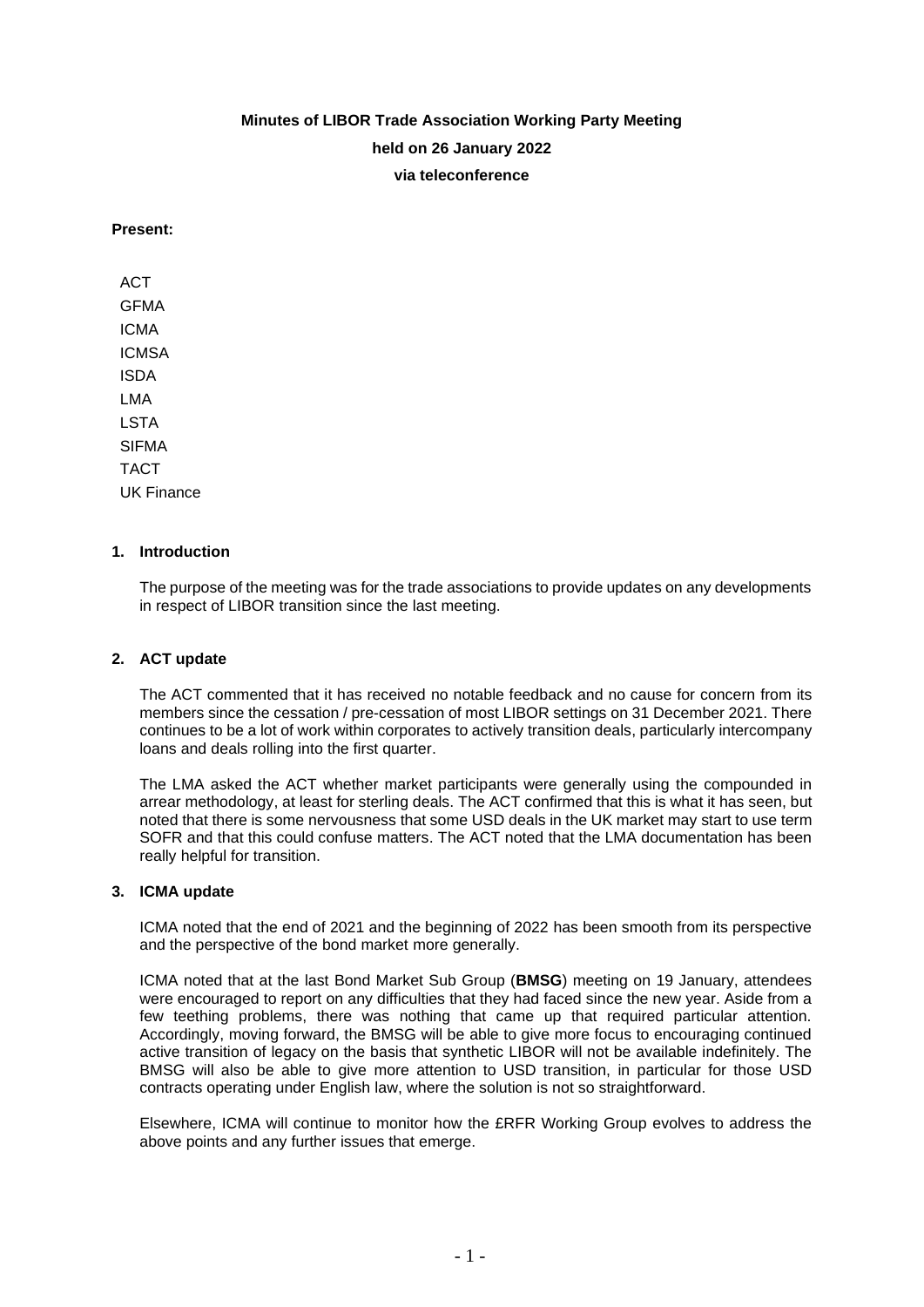## **4. ISDA update**

ISDA noted that it has had similarly few comments or concerns of substance from its members in 2022 to date, adding that everything is progressing smoothly and that ISDA's fallback language is working well.

Most of the queries that ISDA has received have been very technical in nature, including interpolation queries around discontinued tenors, which ISDA considers to be a positive sign. To address some of these queries, ISDA is planning to publish a guidance note, including some worked examples in relation to fallbacks.

ISDA will continue to focus on benchmark reform moving forward and will continue to include relevant panellists at its upcoming events. However, in addition to LIBOR, it will begin to focus on more regional benchmarks, including the future of the Canadian Dollar Offered Rate (CDOR) after the [recent recommendation by the Canadian Alternative Reference Rate Working Group \(CARR\)](https://www.bankofcanada.ca/2021/12/carr-publishes-white-paper-recommended-future-cdor/)  for its cessation.

## **5. JSLA update**

The LMA noted that the JSLA was not able to attend the meeting, but had sent a summary update by email, which was read out:

Almost all of the existing Japanese yen LIBOR contracts had successfully completed their transition by the end of December 2021. Although a small number of contracts remain, the transition for these contracts is expected to be completed before the first interest payment. There are no contracts that would fall under the category of tough legacy contracts and therefore be expected to use synthetic yen LIBOR.

The LMA mentioned that it had asked the JSLA about use of synthetic yen LIBOR, since it recalled that there was some nervousness in the market that synthetic yen LIBOR was available for one year and this might not be long enough for certain legacy contracts.

The JSLA responded by saying that it believes steady progress was made in the transition away from Japanese yen LIBOR in Japanese markets, and that contracts for which synthetic yen LIBOR is expected to be used have not yet been specified. However, there is a possibility that tough legacy contracts will arise and synthetic yen LIBOR may be used as a "safety net" for these contracts.

## **6. LMA update**

The LMA noted that it has continued to produce documentation for the transition. In December, it published compounded in arrears [documentation for the leveraged market.](https://www.lma.eu.com/documents-guidelines/documents/category/leveragedhigh-yield#rfr-documentation193) December also saw the LMA publish RFR versions of its [Spanish,](https://www.lma.eu.com/documents-guidelines/documents/category/spanish-law-investment-grade#document_index) [German](https://www.lma.eu.com/documents-guidelines/documents/category/german-law-investment-grade#document_index) and [French](https://www.lma.eu.com/documents-guidelines/documents/category/french-law-investment-grade#document_index) law investment grade documents, with the [French law \(French language\)](https://www.lma.eu.com/documents-guidelines/documents/category/french-law-investment-grade#rfr-facility-documentation176) version being published in January.

In January, the LMA also published finalised versions of its [secondary debt trading documentation,](https://www.lma.eu.com/documents-guidelines/documents/category/secondary-debt-trading#document_index) including revised standard terms and conditions, trade confirmations and participation agreements. The LMA noted that there is more to be done in terms of education on the secondary side, not least due to the low number of secondary trades of RFR-linked loans that have taken place, so this is an area that the LMA will be keeping under review.

The LMA also published a compounded [TONA schedule](https://www.lma.eu.com/documents-guidelines/documents/category/libor-transition#compounded-rfr-facility-documentation--commentary143) and an updated [designated entity clause](https://www.lma.eu.com/documents-guidelines/documents/category/brexit#relevant-documents146) in January.

Given the size of its documentation library, and due to lack of market precedent in some markets, not all of the LMA's documents have been converted from LIBOR to RFRs. In light of this, the LMA also published an [RFR Destination Table](https://www.lma.eu.com/documents-guidelines/documents/category/rfr-destination-table#document_index) to assist members in identifying the LMA RFR-referencing document which is most directly comparable to any given LMA LIBOR-referencing document. Where there is no direct equivalent, the table sets out the RFR-referencing document(s) which is / are most closely related and may be most helpful.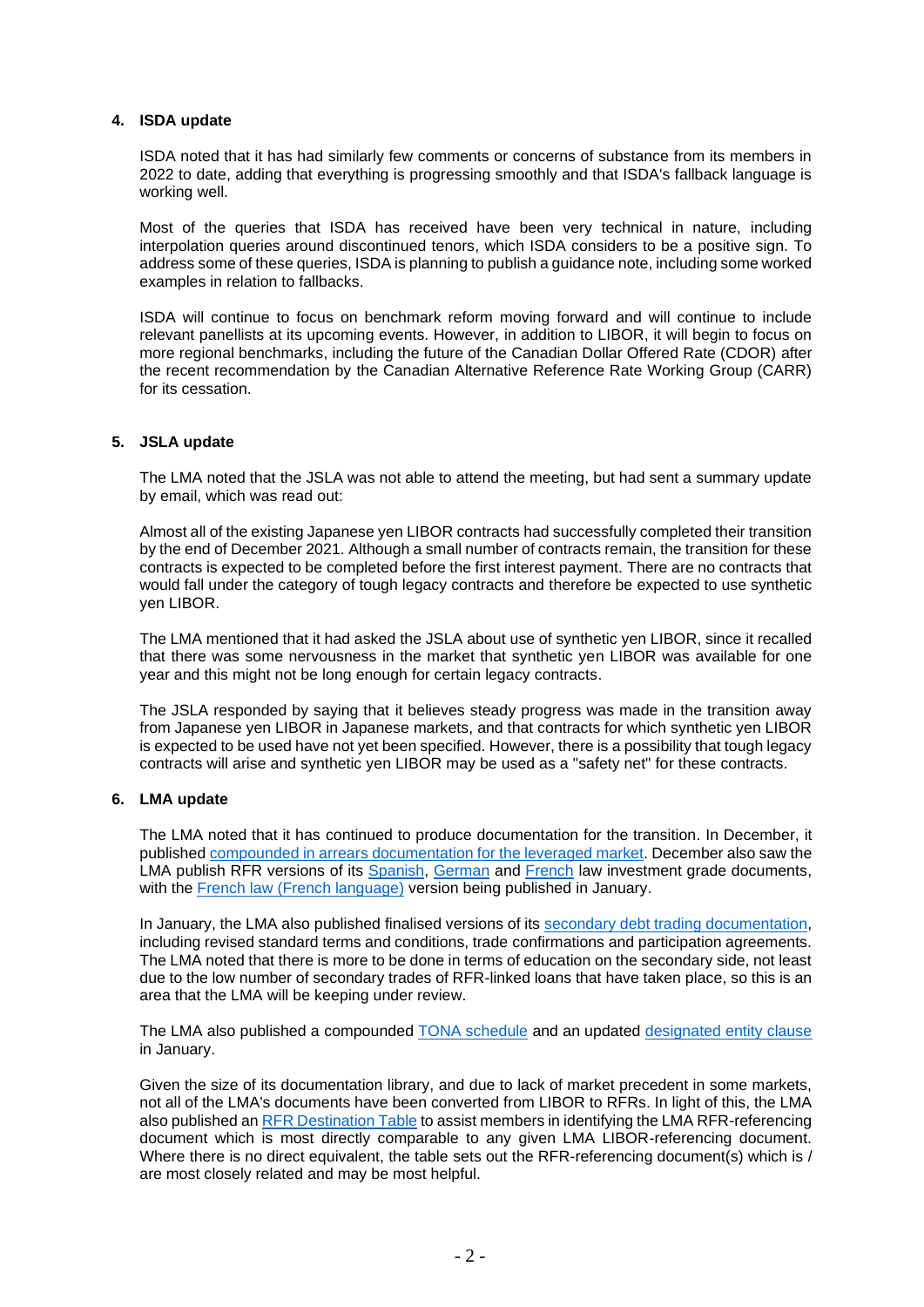The LMA also has schedules for some non-LIBOR currencies, so will be keeping an eye on activity in these markets too.

The LMA will continue to monitor the market and any trends that arise, for instance with respect to the use of term SOFR in EMEA (especially in multicurrency deals). Education for market participants operating in developing markets will also be a focus given their use of USD LIBOR and the impending deadline of June 2023. The LMA is keen that all market participants prioritise active transition at this time due to the volume of contracts still requiring attention.

The LMA added that the markets it is most concerned with are the developing markets and those related to the developing markets such as ECA and DFI finance. Market practice has yet to develop in these areas.

The LMA also noted that, with respect to further changes to its documentation suite, it is mindful about not leading the market where there is little market precedent or official guidance.

The LMA finished by noting that, much like other members of the Working Party, there were not many problems to report on following the end of year transition save for some teething issues. The main queries that have emerged relate to interpolation, fallbacks, cost of funds and reference banks. This is largely driven by deals where there are interest periods of less than 1 month given that is the shortest tenor for which synthetic LIBOR is available.

## **7. LSTA update**

The LSTA noted that it has observed a rush in the US market to SOFR-based issuance. This trend began in December and has accelerated into January. Most transactions have been tied to term SOFR, particularly in the institutional space. The LSTA also noted the emergence of SOFR-based CLOs as a positive sign in the transition.

The LSTA noted that an issue that will be the subject of conversation in the coming months will be continued active transition and remediation of legacy contracts in 2022. The LSTA is keen to avoid a rush to transition in the first half of 2023, however conceded that the economics are not necessarily conducive to persuading parties to transition now due to how low interest rates currently are.

Nevertheless, the LSTA has been monitoring futures prices and forecasts, and is hopeful that interest rates will move to a point where transitioning to SOFR may actually be attractive to market participants later in 2022.

The LSTA is comfortable that the larger borrowers are up-to-date on the education piece, but are concerned that some smaller borrowers may require more guidance.

The LSTA noted that it is finalising its template forms of amendment, which will provide market participants with templates for amending a LIBOR-referencing loan into a SOFR-referencing loan. Wording for daily simple SOFR and term SOFR will be available.

# **8. TACT update**

The TACT noted that parties are busy on consent solicitations. The TACT noted that the LMA documents have been very useful to its members and that its language has been adopted and amended accordingly, facilitating a smooth process. There is a general understanding from investors and trustees that transitioning their deals to RFRs is a necessary economic change and they are generally willing to proceed and provide consent rather than trying to ask agents to push through changes.

The TACT will be monitoring the market, although it is not expected that any major issues will arise.